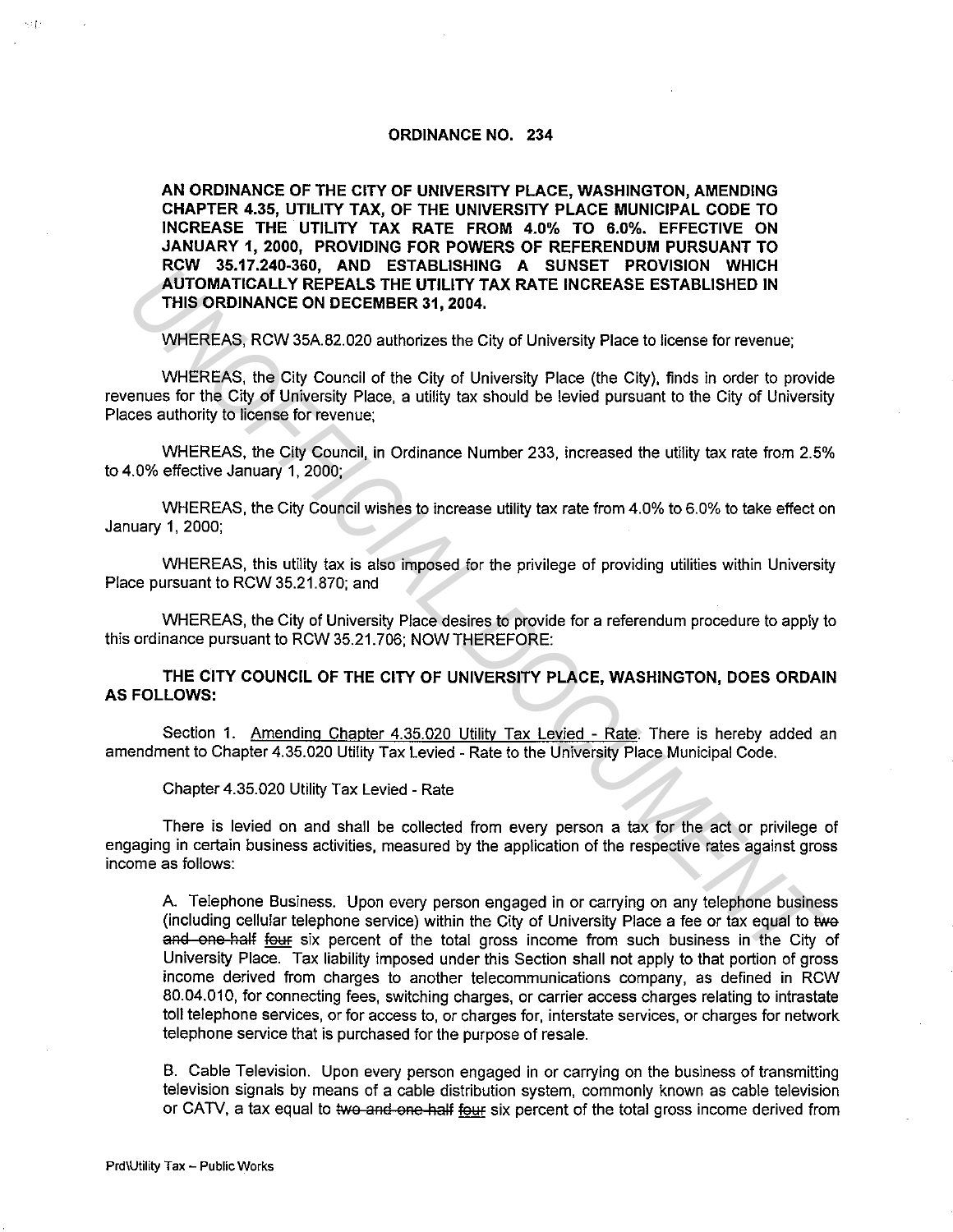such business in the City of University Place during the current calendar year for which license is required.

C. Natural or Manufactured Gas. Upon every person engaged in or carrying on the business of transmitting, distributing, selling and furnishing natural and/or manufactured gas, a tax equal to two and one-half four six percent of the total gross income from such business in the City of University Place.

D. Solid Waste. Upon every person engaged in or carrying on the business of collecting solid waste, recyclable materials or yard waste, a tax equal to two and one half four six percent of the total gross income from such business in the City of University Place, but not including income from the sale of recyclable materials or yard waste.

Section 2. Referendum Procedure. A referendum petition with respect to this ordinance may be filed with the City Clerk within seven days of the passage of this ordinance. The referendum procedures set forth in RCW 35.17.240 through 35.17.360, as hereafter amended, shall apply, with the following additions and amendments as required by RCW 35.21. 706:

A. Within ten days of the filing of the petition, the City Clerk will confer with the petitioner concerning the form and style of the petition, issue and identification number, and secure an accurate, concise and positive ballot title from the City Attorney;

B. The petitioner shall have thirty days in which to secure the signatures of not less than 15% of the registered voters of the City of University Place, as of the last municipal general election, upon petition forms which contain the ballot title and full text of this ordinance; and

C. The City Clerk shall verify the sufficiency of the signatures on the petition, and if sufficient valid signatures are properly submitted, shall certify the referendum measure to the next election ballot within the City of University Place, or at a special election as provided pursuant to RCW 35.17 .260(2).

Section 3. Severability. The provisions of this ordinance are declared separate and severable. The invalidity of any clause, sentence, paragraph, subdivision, section, or portion of this ordinance or the invalidity of the application thereof to any person or circumstance, shall not affect the validity of the remainder of the ordinance, or the validity of its application to other persons or circumstances. U. Solut Waste. Open every person lengage in for carrying on the bustness of collecting solution<br>waste, recyclable materials or yard waste, a tax equal to **we**-and-9me-half <u>four</u> six precent of the<br>form the sai core form

Section 4. Effective Date and Term of Tax. The Utility Tax Increase from 2.5% to 4.0% will take effect on January 1, 2000, and remain in effect until December 31, 2004, by which time the City Council will have had time to evaluate the necessity to continue the tax increase

Section 5. Publication and Effective Date. A summary of this ordinance consisting of its title shall be published in the official newspaper of the City. This ordinance shall take effect five days after publication.

**PASSED BY THE CITY COUNCIL ON APRIL 19, 1999.** 

Debbie Klosowski, Mayor